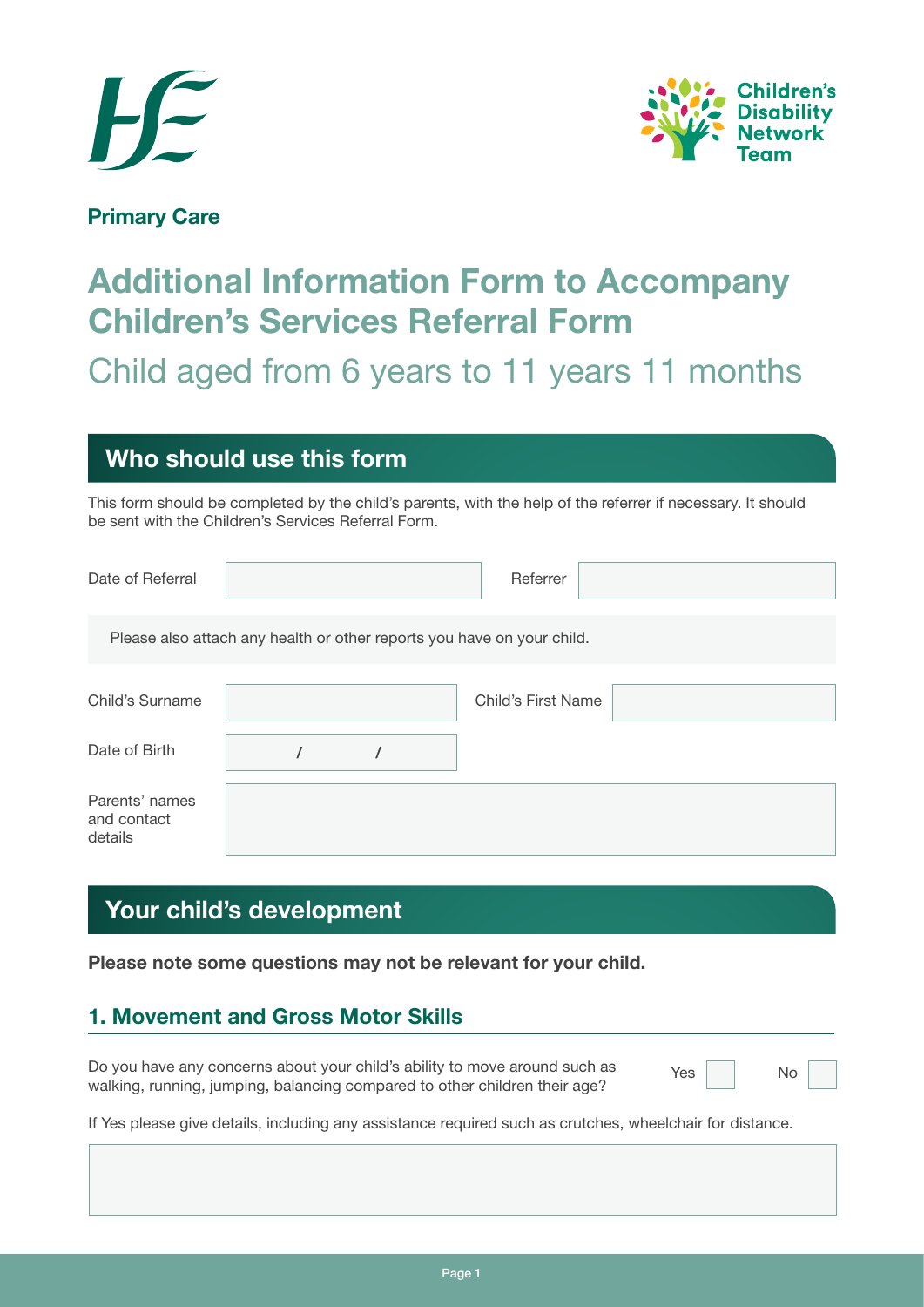How does your child's difficulty with moving impact on their ability to do everyday activities? e.g. washing, dressing, play.

| Yes | No |
|-----|----|
|     |    |
|     |    |
|     |    |

Do you have any other concerns about your child's movement or gross motor skills?

### **2. Hand Movement and Fine Motor Skills**

 $\Box$ 

#### **In comparison with other children their age can your child do the following?**

| Pick up small objects with finger and thumb                 | Yes | No |
|-------------------------------------------------------------|-----|----|
| Play with construction toys such as building blocks or Lego | Yes | No |
| Use a pencil or pen to write                                | Yes | No |
| Use a scissors to cut paper                                 | Yes | No |
| Open their lunchbox                                         | Yes | No |

If you answered No to any of the above questions or you have other concerns about your child's hand movement please give details.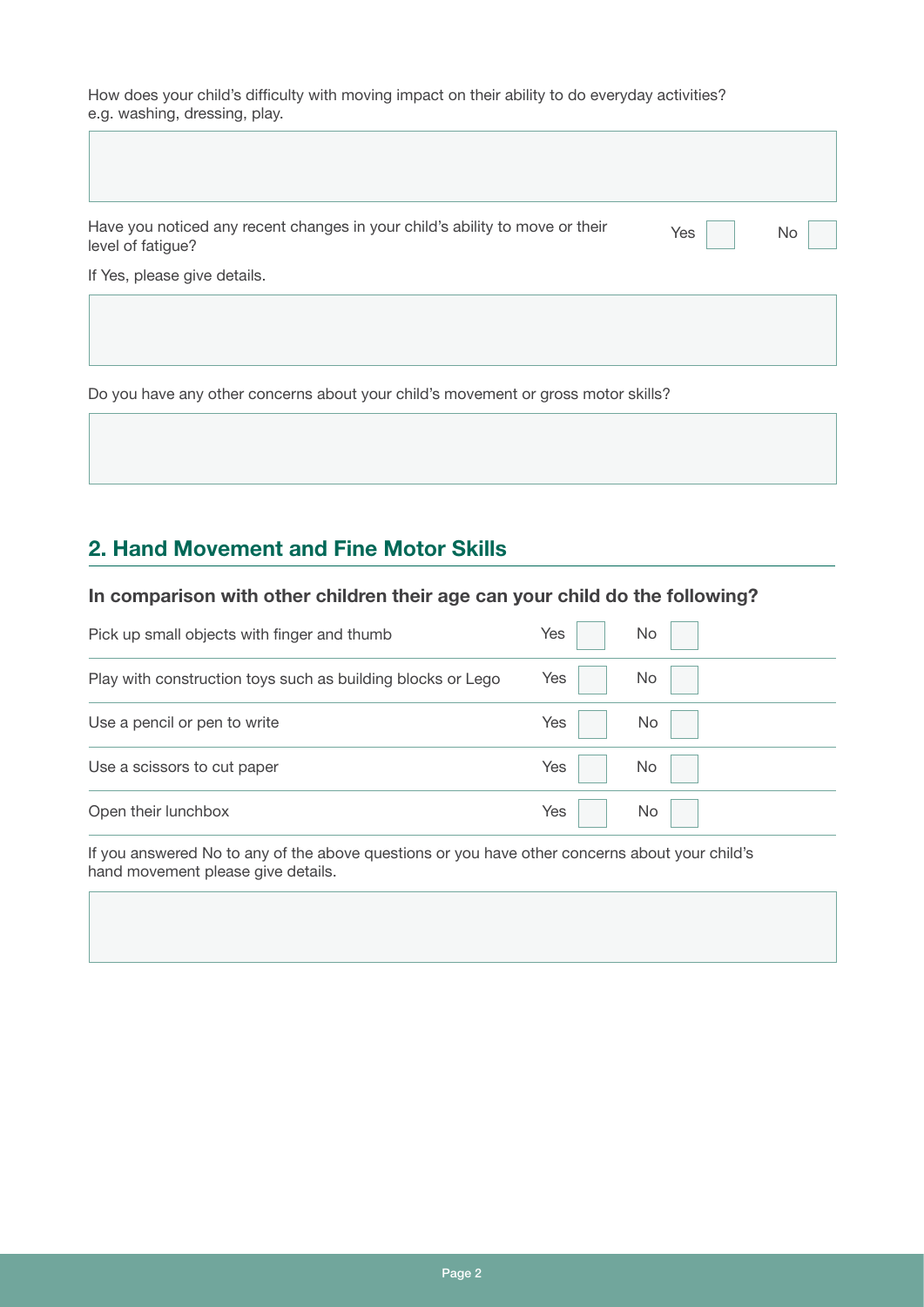# **3. Communication, Speech and Language**

| Do any of the following describe your child? Please tick if Yes.                                |  |
|-------------------------------------------------------------------------------------------------|--|
| My child has difficulty telling a story e.g. telling me about something that happened at school |  |
| My child gets confused when I give them long instructions                                       |  |
| My child has difficulty holding a conversation with other children                              |  |
| My child has difficulty holding a conversation with adults                                      |  |
| My child's speech is difficult to understand compared to other children                         |  |
| My child likes to talk about particular topics to the exclusion of others                       |  |
| My child has difficulty holding eye contact                                                     |  |
| My child has difficulty understanding what is said to them                                      |  |
| My child does not consistently respond to their name                                            |  |
| My child has issues with their voice e.g. prolonged hoarseness                                  |  |
| My child has a stammer                                                                          |  |
| If you have ticked any of the above please give further details.                                |  |
|                                                                                                 |  |
| Does your child use technology or a computer to communicate?<br>Yes<br>No                       |  |
| If yes please give further information on technology or computer use.                           |  |
|                                                                                                 |  |
|                                                                                                 |  |

Please give details of any other concerns about your child's speech, language, communication and voice.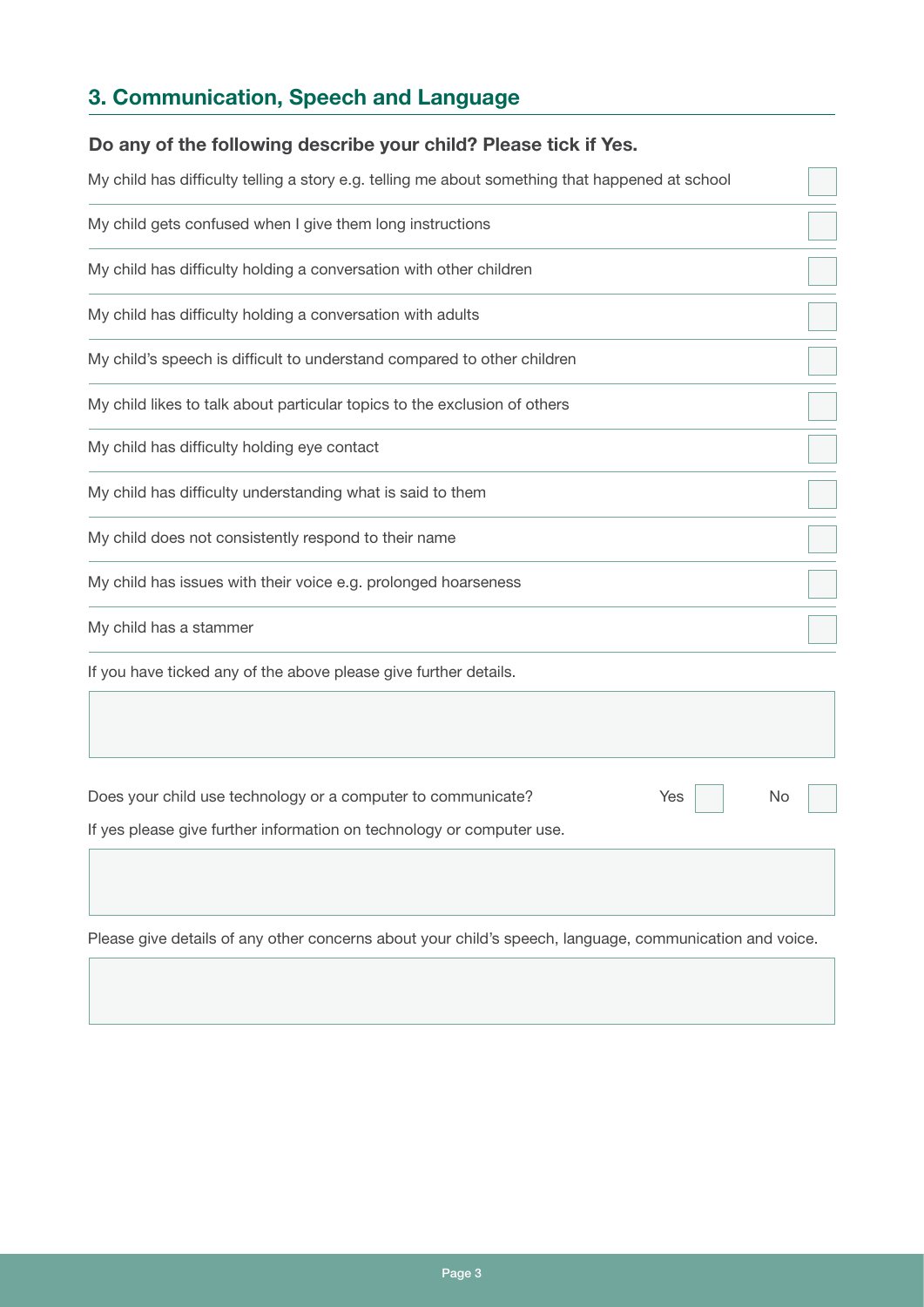### **4. Social Interaction, Relationships, Play and Leisure**

| When playing does your child allow you or<br>other adults to join in? | Always | Sometimes | <b>Never</b> |
|-----------------------------------------------------------------------|--------|-----------|--------------|
| When playing does your child allow other<br>children to join in?      | Always | Sometimes | Never        |
| Give details of any concerns about how your child plays with others.  |        |           |              |

What toys and games does your child like to play with and how do they play with them?

Does your child engage in imaginative play e.g. pretend and make believe games?

What activities does your child like to do?

What activities in the community does your child take part in?

Does your child need extra help to play with others and if so what kind of help?

Please give any further comments about your child's play, friendships and activities.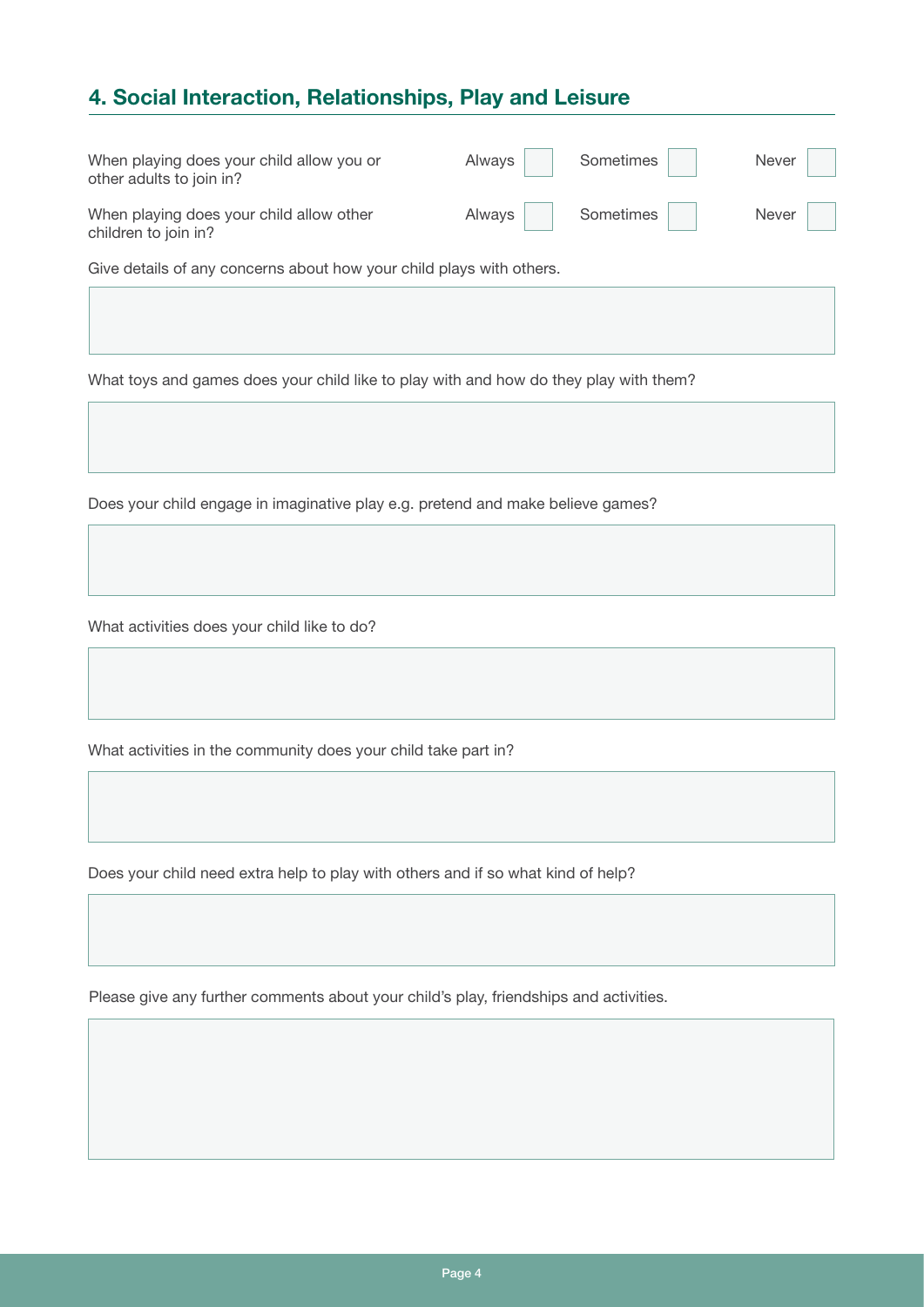# **5. Daily Living Skills**

#### **5A. Food and Drink**

| Do you have any concerns about your child's weight or growth? | $Yes$ $\Box$ | No |  |
|---------------------------------------------------------------|--------------|----|--|
| If Yes, give details.                                         |              |    |  |

Please describe your child's usual meal, food and drink routine.

| Do you have any concerns about how much your child eats or the range of<br>foods they eat? | Yes | No |
|--------------------------------------------------------------------------------------------|-----|----|
| If Yes, describe.                                                                          |     |    |
|                                                                                            |     |    |
| Does your child have special feeding requirements?                                         | Yes | No |
| If Yes, describe.                                                                          |     |    |
|                                                                                            |     |    |
| Do you have any concerns about how your child is eating, swallowing<br>and drinking?       | Yes | No |
| If Yes please describe.                                                                    |     |    |
|                                                                                            |     |    |
| Are mealtimes stressful?                                                                   | Yes | No |
| If Yes please describe.                                                                    |     |    |
|                                                                                            |     |    |
|                                                                                            |     |    |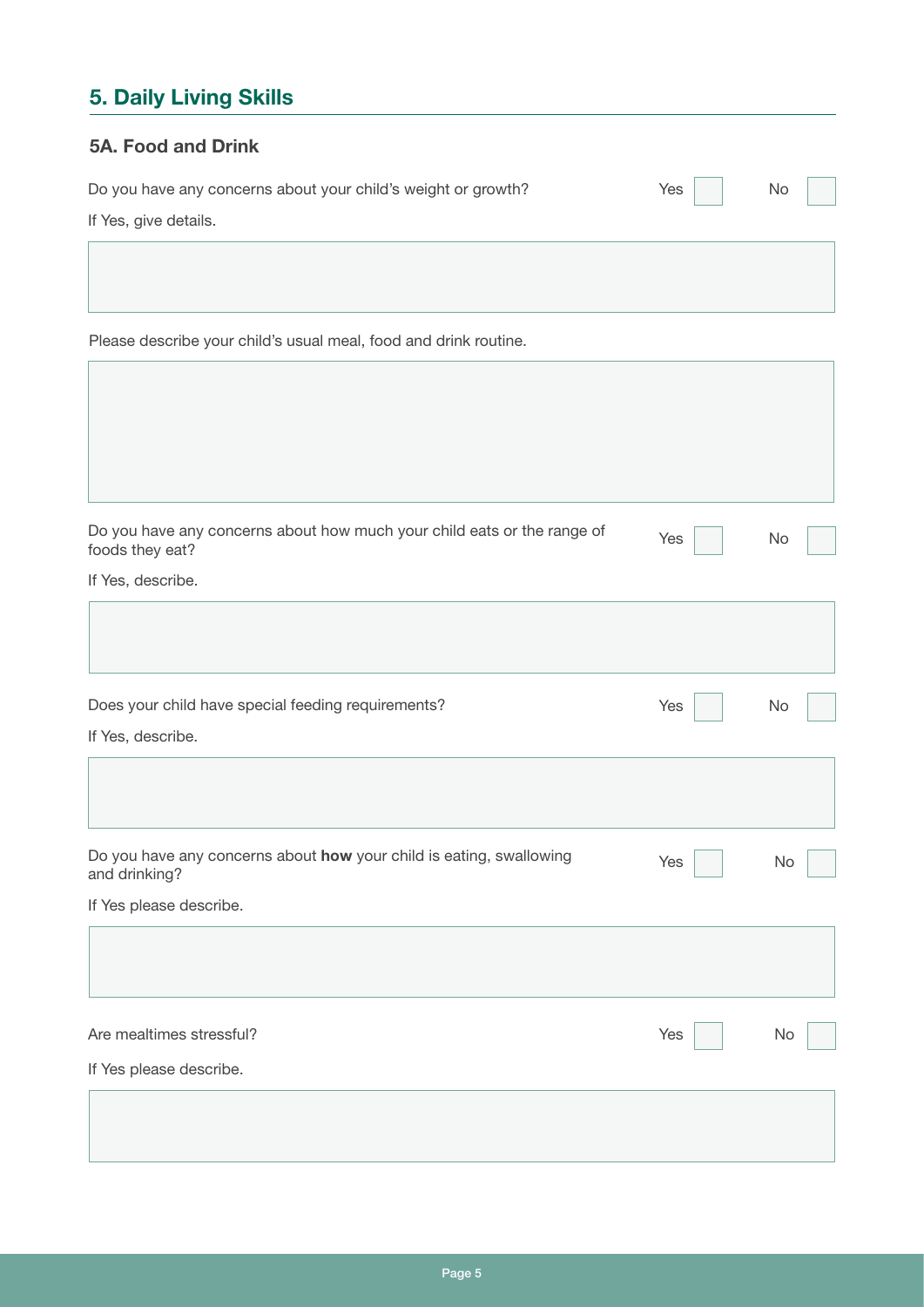#### **5B. Urinary and Bowel Habits**

| Does your child have any issues with toileting? | Yes | No |
|-------------------------------------------------|-----|----|
| If Yes please describe.                         |     |    |
|                                                 |     |    |
|                                                 |     |    |
|                                                 |     |    |

#### **5C. Personal Care, Dressing and Independence**

**Do you have concerns about your child's ability to manage the following compared with other children their age?**

| Dressing                                                  | Yes | No | Undressing               | Yes | No        |
|-----------------------------------------------------------|-----|----|--------------------------|-----|-----------|
| Washing                                                   | Yes | No | Brushing teeth           | Yes | <b>No</b> |
| Organising belongings                                     | Yes | No | Getting ready for school | Yes | No        |
| Getting ready for bed                                     | Yes | No |                          |     |           |
| If Yes to any of the above please describe your concerns. |     |    |                          |     |           |

| 5D. Sleep and Rest                                         |     |    |
|------------------------------------------------------------|-----|----|
| Do you have any concerns about your child's sleep routine? | Yes | No |
| Have you any concerns about your child's level of energy?  | Yes | No |

If Yes to either of these questions give details.

## **6. Behaviour and Emotions**

| Do you have concerns about your child's emotional wellbeing and behaviour? |           |                       |  |  |  |
|----------------------------------------------------------------------------|-----------|-----------------------|--|--|--|
| At home                                                                    | At school | Out and about $\vert$ |  |  |  |
| Please describe any concerns.                                              |           |                       |  |  |  |
|                                                                            |           |                       |  |  |  |
|                                                                            |           |                       |  |  |  |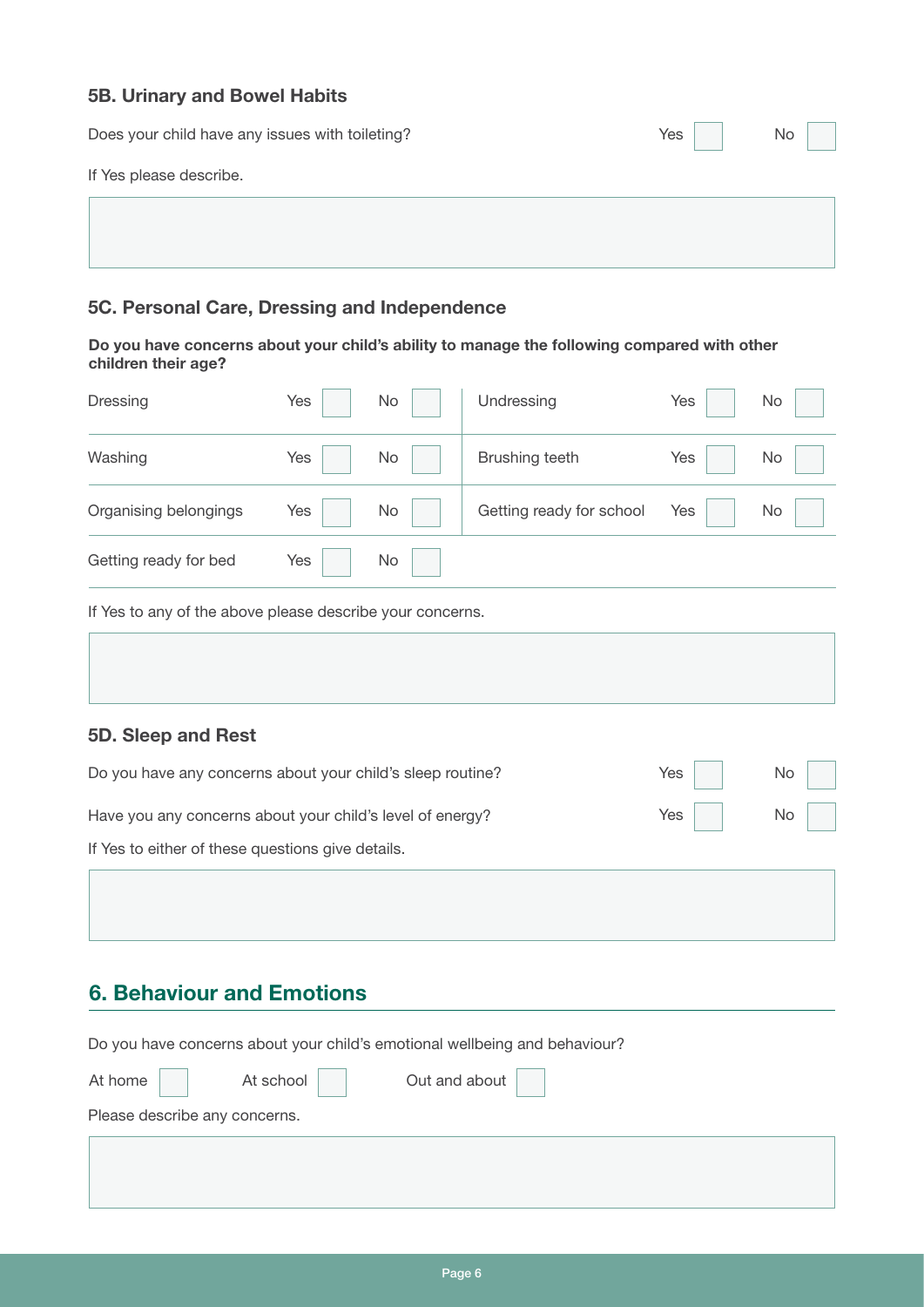#### **Do any of the following describe your child's behaviour? (Please tick if Yes)**

| Frequent prolonged outbursts<br>or meltdowns                                                    |       | Aggressive                       |            |
|-------------------------------------------------------------------------------------------------|-------|----------------------------------|------------|
| Avoids certain activities or people                                                             |       | <b>Excessive Crying</b>          |            |
| Clingy                                                                                          |       | Upset for seemingly minor things |            |
| Withdrawn or too quiet                                                                          |       | Doesn't like change              |            |
| Frustrated                                                                                      |       | Worries a lot                    |            |
| If Yes to any of the above, how<br>often does this occur?                                       | Daily | Weekly<br>Monthly                | Less often |
| What impact does this have on your child and on your family and what helps to prevent problems? |       |                                  |            |
|                                                                                                 |       |                                  |            |

# **7. Learning**

| Do you have any concerns about your child's ability to learn?                                                             | Yes | No |
|---------------------------------------------------------------------------------------------------------------------------|-----|----|
| If Yes please describe.                                                                                                   |     |    |
|                                                                                                                           |     |    |
|                                                                                                                           |     |    |
| Has anyone expressed any concern about your child's ability to learn such<br>as a teacher, psychologist or family member? | Yes | No |
| If Yes, give details of the concern and who expressed it.                                                                 |     |    |
|                                                                                                                           |     |    |
|                                                                                                                           |     |    |
| Is your child having any difficulties keeping up with learning and schoolwork?                                            | Yes | No |
| If Yes give details.                                                                                                      |     |    |
|                                                                                                                           |     |    |
|                                                                                                                           |     |    |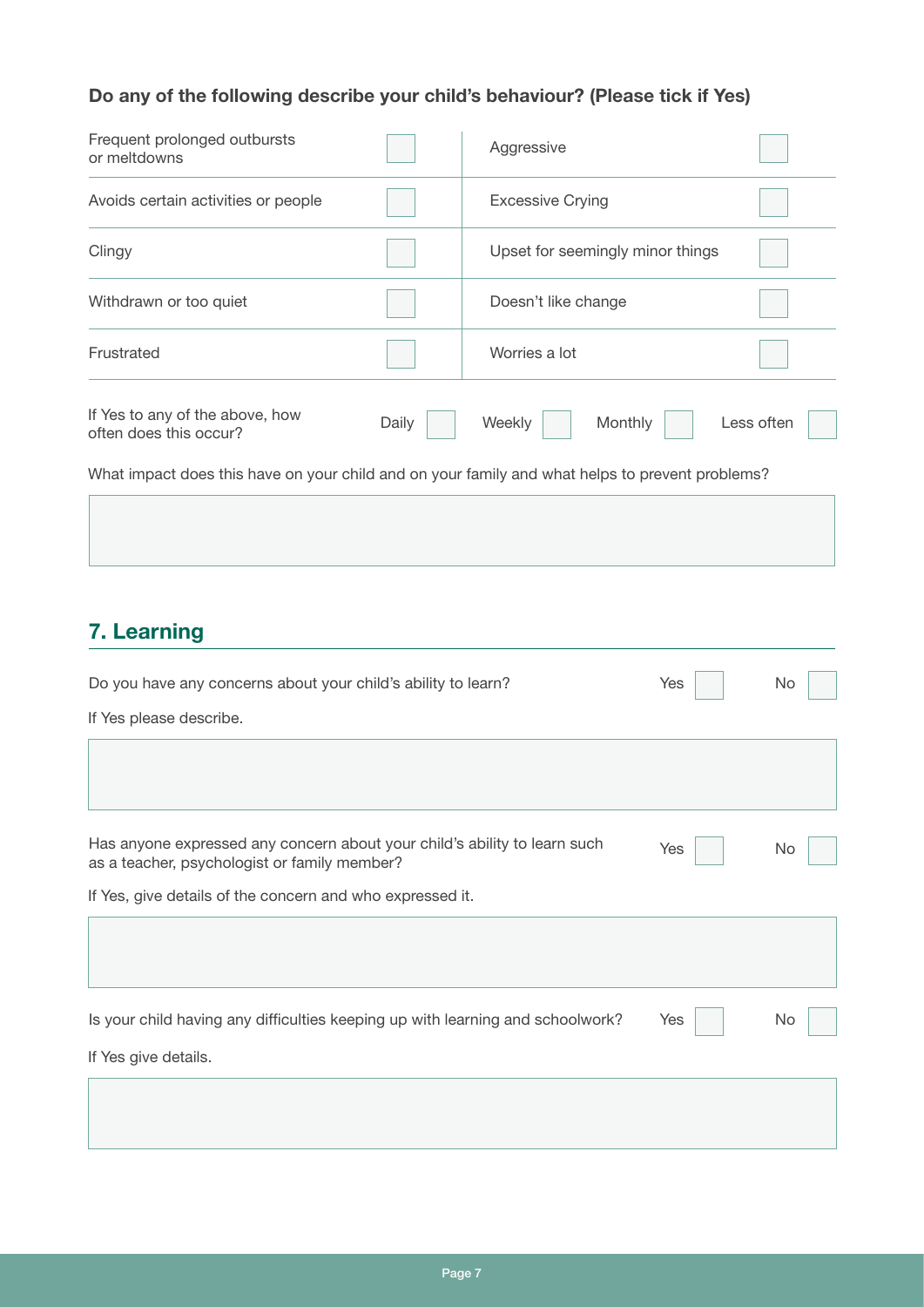Please enclose with this form copies of any school or psychology reports you have on your child.

| Does your child have any additional support in school, such as SNA, | Yes | No. |  |
|---------------------------------------------------------------------|-----|-----|--|
| Special Education teaching?                                         |     |     |  |
|                                                                     |     |     |  |

If Yes, give details.

### **8. Vision and Hearing**

| Does your child have vision problems which cannot be corrected with glasses?       | Yes | No  |
|------------------------------------------------------------------------------------|-----|-----|
| If Yes, give details.                                                              |     |     |
|                                                                                    |     |     |
|                                                                                    |     |     |
|                                                                                    |     |     |
| Does your child attend a specialist service for their vision or for their hearing? | Yes | No. |
| If Yes, give details.                                                              |     |     |
|                                                                                    |     |     |
|                                                                                    |     |     |

### **9. Sensory Processing**

If you have concerns about your child's sensitivity to any of the following, either avoiding them, getting annoyed with them or seeking them out, please tick:

| Noise  | Touch | Textures (such as fabrics) | <b>Movements</b> |
|--------|-------|----------------------------|------------------|
| Smells | Food  | Lights                     |                  |

If you have ticked any of the above, describe how this impacts on everyday life for your child and for you.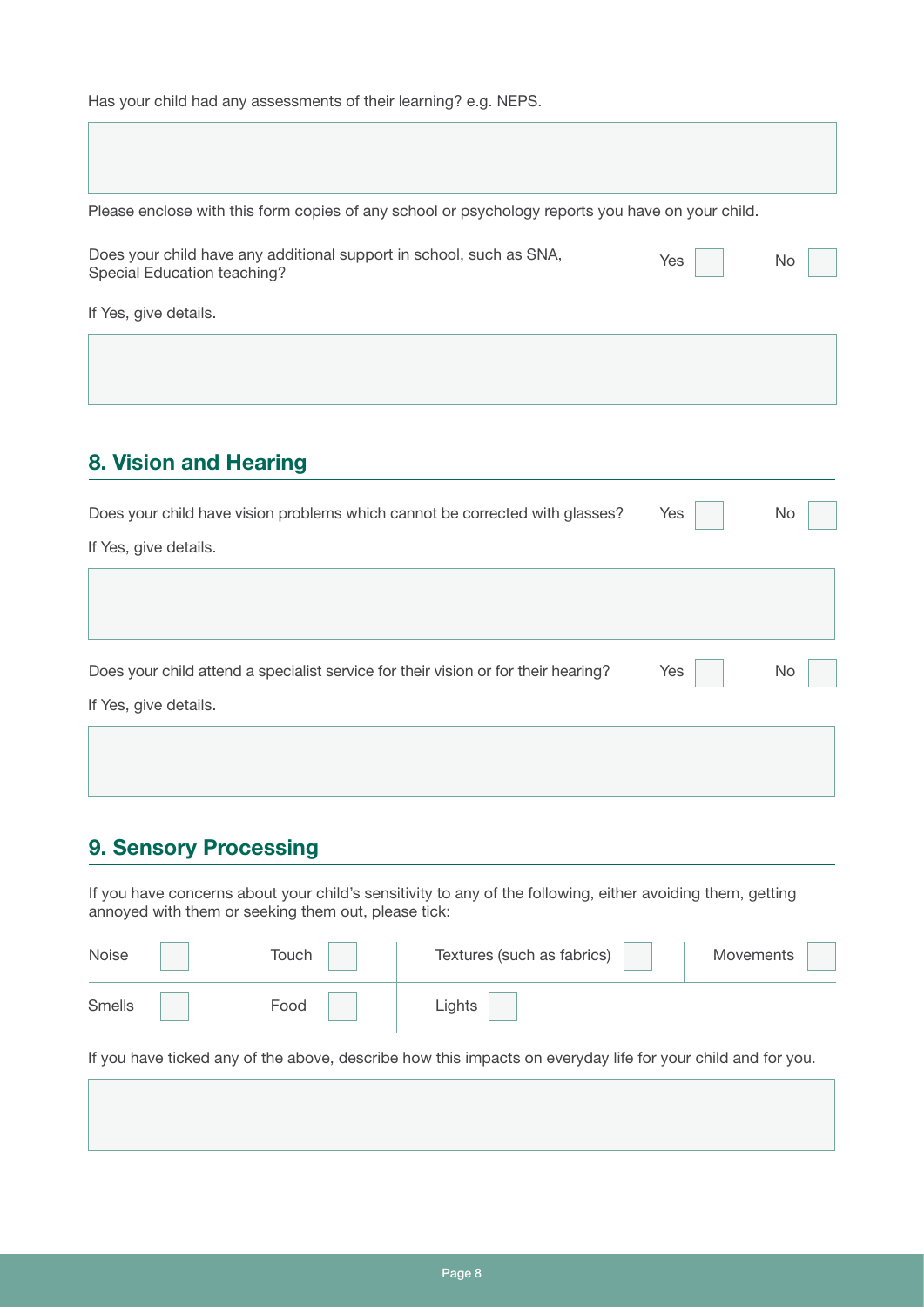### **10. Is there anything else you would like to tell us about your child?**

Tell us what your child enjoys and can do well, as well as the things they find difficult.

What is your main concern and priority for your child?

# **Safety and Risk**

Are there any issues which are a significant risk to the health and wellbeing of your child or others, such as physical injury to self or others, refusal to eat?

# **Please give details of who completed this form**

| Form completed by     |  |  |  |  |
|-----------------------|--|--|--|--|
| Relationship to child |  |  |  |  |
| Contact details       |  |  |  |  |
| Date                  |  |  |  |  |

**N.B. Please attach copies of any health or school reports.**